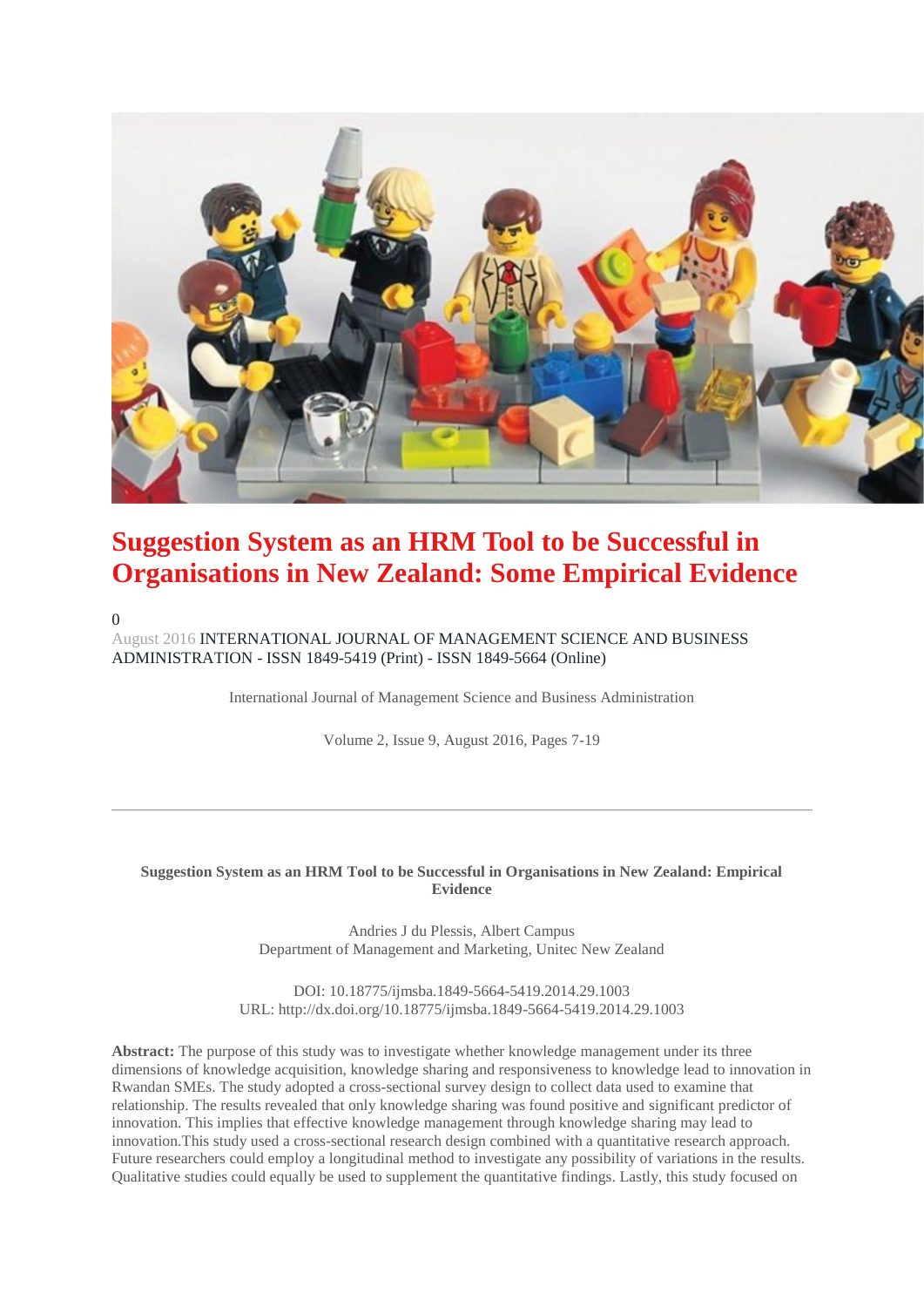manufacturing SMEs only. Future research might focus on other types of businesses. Owners-managers of SMEs may sustain their competitive position and survive longer when knowledge is effectively and efficiently shared in order to increase their innovation capability. The study generated empirical evidence on less studied phenomena in the SMEs sector. The evidence highlighted the powerful influence of knowledge sharing in predicting innovation in SMEs.

**Keywords:** Knowledge acquisition, Knowledge sharing, Responsiveness to knowledge, Innovation, SMEs, Rwanda

[Suggestion System as an HRM Tool to be Successful in Organisations in New Zealand: Some Empirical](http://researchleap.com/wp-content/uploads/2016/09/Suggestion-System-as-an-HRM-Tool-to-be-Successful-in-Organisations-in-New-Zealand-Empirical-Evidence.pdf)  [Evidence](http://researchleap.com/wp-content/uploads/2016/09/Suggestion-System-as-an-HRM-Tool-to-be-Successful-in-Organisations-in-New-Zealand-Empirical-Evidence.pdf)

# **1. Introduction**

The view of Du Plessis (as cited in Du Plessis, Nel & San-Diego, 2013) and Du Plessis (2015) is that human resource management (HRM) should be managed until it becomes a more ordinary part of the daily existence. In order to survive in the current competitive economies in New Zealand, human resource (HR) managers should be creative and innovative and use any possible tool that contributes to their survival and success. One of the most under valued tools available is the suggestion system. To give stature and structure to the success of the system will, however, depend on a number of factors, such as the manager's commitment and involvement, proper policies, procedures and rules, an affective administration and processing process, objective evaluation of ideas and a fair recognition or rewarding system.

It is necessary for HR managers to have a profound re-think of suggestion systems and what to do with the information gathered from employees to increase their profits, retain their workforce and sustain their competitive advantage. In order to survive in the current competitive economies globally, organisations should use any possible management tool that contributes to their survival. Supporting this statement is data from Statistics New Zealand (2012) that reveal that 86.8% of businesses in New Zealand generally have 5 and less employees in service with only 3.6% of businesses in New Zealand having 20 or more employees in service. Therefore, entrepreneurs should use any possible tool to assist or help them to grow and to be successful.

There is an increasing sentiment to "act locally but think globally" resulting in community-based businesses becoming more important in encouraging businesses and public policy practitioners to focus on the significance of people working together to facilitate regional development (Du Plessis, 2015; Du Plessis, Frederick, Maritz, 2013; Kapelus, 2002; Lyons, 2002). Talent management is the key challenge for the next decade (Nel et al, 2014). Human resource practitioners need to operate within the business cycle if they wish to become strategic business partners taking suggestions from their employees on board. It is crucial that the 'talent inventory' (skilled employees), is maintained at the right levels, in order to comply with the requirements of hiring and retention issues. This could only happen if HRM is aware of what climate in the workforce in other words if HRM knows exactly what their employees' suggestions are.

In this article the respondents' responses are discussed, with the main findings and results of the research confirming that HRM needs to have some rewarding system in place for usable ideas received through the suggestion system. Additional issues such as the use of software to monitor and measure the implementation of suggestions, distributing of suggestions among all those involved, and a few others were also identified as a result of this study. This article covers a literature review and reports on qualitative research with structured interviews. The analysis section includes a flow chart (Figure 1 below) of effective suggestion systems for HRM to follow to ensure that all steps are followed to use suggestion systems as an effective tool for getting innovative ideas from their employees; in the analysis of the results the different responses of the respondents are discussed. The evaluation of submitted ideas by employees, the implementation of ideas, whether large financial rewards contribute to team work, what create synergies and opportunities for new ideas in the organisation, whether non-financial rewards are powerful, and recognition and rewards are discussed in the results and discussion section; recommendations and conclusions form the last section of this article.

# **2. Methodology**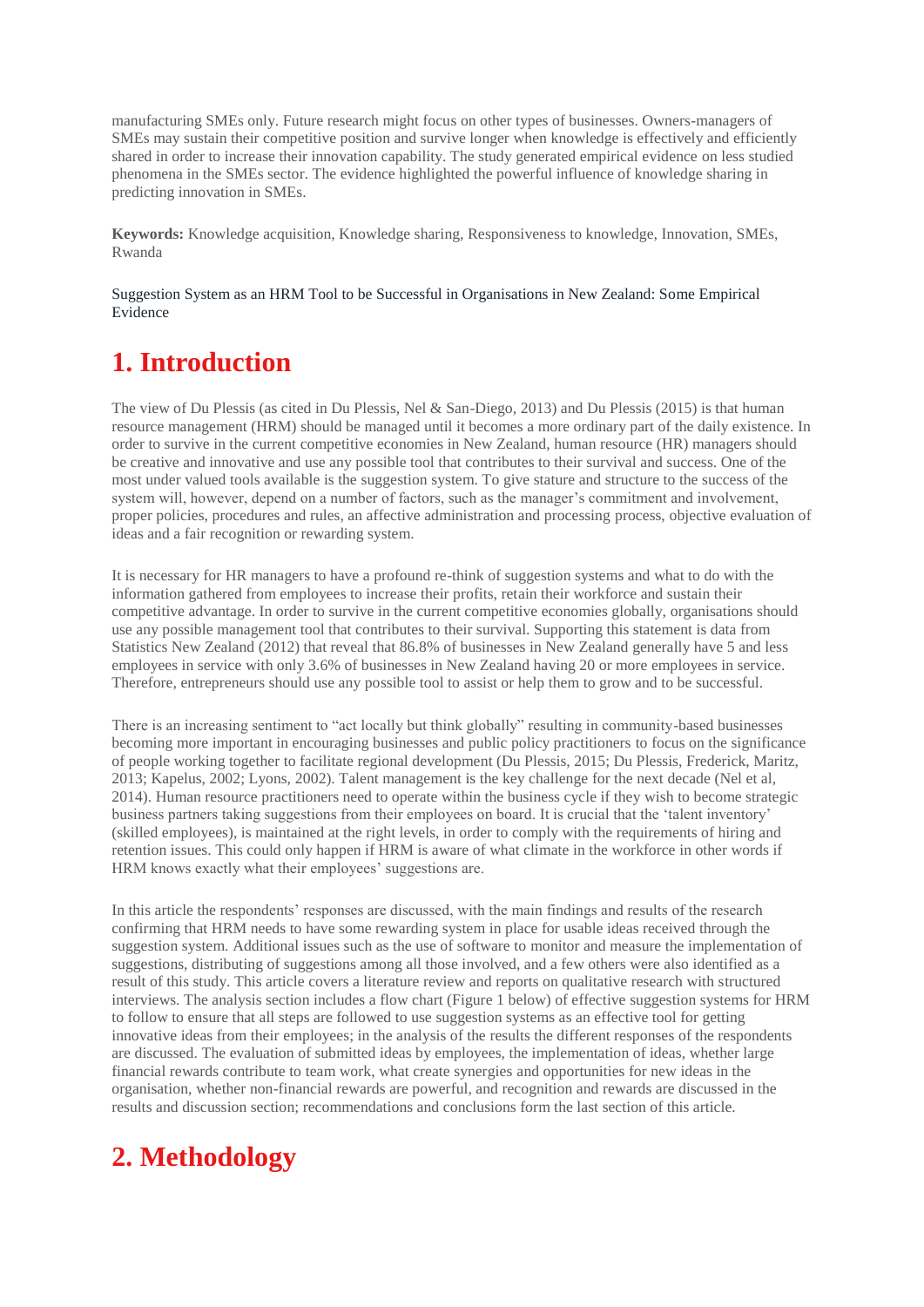A number of critical success factors for suggestion systems were identified from the literature. From these critical factors the ten most important once were identified. A questionnaire was compiled by the University of Pretoria (UP) to establish to what extend these critical factors are complied with in organisations. The same questionnaire was used with permission from UP after minor modifications for an identical survey in New Zealand. Minor modifications involved updating and scrapping of some questions because the questionnaire was too long for use during short interviews in New Zealand. The questionnaire was used and completed during personal interviews which were conducted in four main business areas, namely Auckland, Greater North, Manukau and Waitakere City. Table 1 below is a profile of the distribution of the respondents in the four business areas. A 100% response rate was achieved.

| <b>Business</b><br>Area | Number of<br>organisations | <b>Percentage</b><br>of<br>organisations |
|-------------------------|----------------------------|------------------------------------------|
| Greater<br>North        | 6                          | 28.57%                                   |
| Auckland                | 10                         | 47.62%                                   |
| Manukau                 | 4                          | 19.05%                                   |
| Waitakere<br>City       | 1                          | 4.76%                                    |
| <b>Total</b>            | 21                         | 100.00%                                  |

Table 1: Profile of respondents by business area

Although the results of Statistics New Zealand (2008) revealed that 86.8% of businesses in New Zealand generally have 5 and less employees in service with only 3.6% of businesses in New Zealand having 20 or more employees in service, the amount of employees in the organisations in our research project give a different picture. The number of employees employed by the organisations varies from a minimum of six employees to a maximum of 110, as reflected in Table 2 below.

**Table 2:** Profile of respondents by organisation size

| Number of<br>employees | Number of<br>organisations | <b>Percentage of</b><br>organisations |
|------------------------|----------------------------|---------------------------------------|
| $6-29$                 | 8                          | 38.10%                                |
| $30-49$                | 8                          | 38.10%                                |
| $50-110$               | 5                          | 23.80%                                |
| Total                  | 21                         | 100.00%                               |

From the 21 organisations 90.48% are from the private sector while 9.52% are from the public sector. A total of 89.47% of the private sector organisations are from industry.

## **3. Theoretical Bases**

#### **3.1 Incentives, initiative, idea generation and awards**

Employees' ideas and innovations are so important in any organisation because they are on the shop floor and are experiencing the advantages or disadvantages of what they are doing. The initial view should be the assumption that all suggestions are beneficial until the evaluation proves otherwise. Stone (2013) is of the opinion that employees have ideas regardless of whether or not the environment is conducive but the employee will not submit it if the environment is not seen as supportive.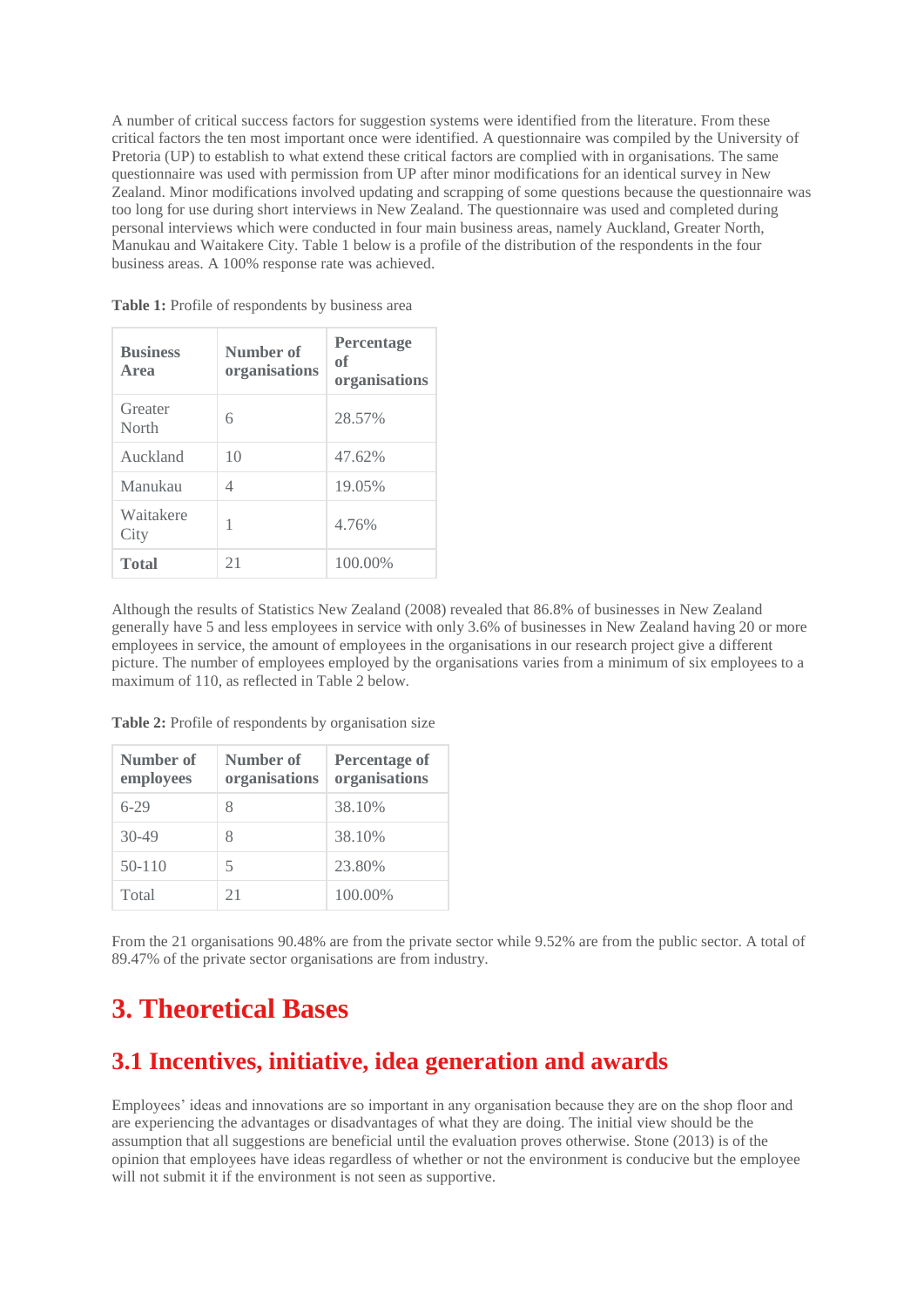Therefore, organisations must have incentives, which are proactive, in place for employees to feel that submission of their useable ideas will be rewarded. Incentives provide a very direct message to the employee and it is focused on their behaviour in achieving objectives; in our case idea generation programmes and participation in the suggestion system. A common aim of a suggestion system is to achieve greater employee involvement which eventually leads to greater tangible benefits such as cost savings, and higher sales and intangible benefits like higher levels of morale (Crail, 2006). Usually the employee's response follows from substantial exposure to surveys or involvement to generating ideas in the workplace. One of the most pervasive perceptions likely to be encountered is that many of the past initiatives amounted to nothing. This perception normally arises from the absence of feedback on the outcomes or the non-implementation of ideas and HRM should have feedback on the top their "to-do" list.

Creative behaviour conceptualises suggestions as creative acts while initiative adds one particular facet to the creative process idea. The notion of ownership which generally accrues from participation is a major consideration in the implementation of suggestions or ideas. It is through involving various stakeholder constituencies from the onset of the initiative, creating ideas, the pre-implementation stage, and during the diagnoses of generating ideas that psychological ownership for the suggestion programme is established (Van Tonder, 2006). There are different ways for HRM to use the information gathered from their employees (refer to Figure 1 below in the analysis section) but it is important that the method used must be clear, straight forward, and open to all potential participants for all employees to know what to do to receive the award, according to Wood (2003).

### **3.2 The role of organisational culture in generating ideas**

Organisational culture also plays an important role in the attitude and behaviour of employees. Du Plessis and Sukumaran (2015) and Du Plessis (2007) refer to culture as an important consideration for recognition. In cultures where status differentials are minimised and more individualistic in nature (for example New Zealand, Australia and the USA) a more egalitarian reward system is used rewarding individuals. This reward system includes rewards for suggestions made through the suggestion system. The implementation thereof is not rewarded. Du Plessis (2016) and Ishaya (2006) explain that employees need to be skilled and well trained in their job, with systems in place so that they can work effectively and efficiently to add value to their organisations.

### **3.3 The role of technology in involving all employees when distributing rewards**

Technology normally reminds of science and technical subjects; it means a science of industrial and mechanical arts. Furthermore, technology denotes proven methods or systems and processes for attaining output from input. The use of a suggestion system by HRM and managers, therefore, could be the perfect tool in attaining their goal, in other words to be successful as an organisation. More caution rather than less should be exercised by managers to have their employees on board and totally committed to a suggestion programme. Methods to generate ideas should be clear, straight forward and open to all participants, teams and individuals. Figure 1 below is a flow chart to assist HRM and managers to make sure that all possible methods are used and that all levels of employees are involved. Software should be made available and should be used to manage the process effectively and efficiently. The software could replace the traditional suggestion box and should be able to acknowledge receipt, handle duplicated ideas, link ideas to evaluators and allow everyone to search for existing ideas and build on (Du Plessis, 2016).

## **3.4 The importance of administration**

The administration of the suggestion system seems to be a major hurdle to overcome. Holland, Sheehan, Donohue and Pyman (2007) are supporting what was explained above that information or data received must be evaluated and if useable must be implemented. Recordkeeping is of the utmost importance and the notion of eadmin has taken over. Almost two decades ago already Love (1998) suggested that the system should start small and grow only if necessary. Administrative delays result in the employees getting the impression that the organisation does not view their ideas as worthwhile. An early acknowledgement of receipt of the suggestion is essential. Suggestion boxes, traditional ones and electronic ones (e-suggestion boxes), should be "cleared" on a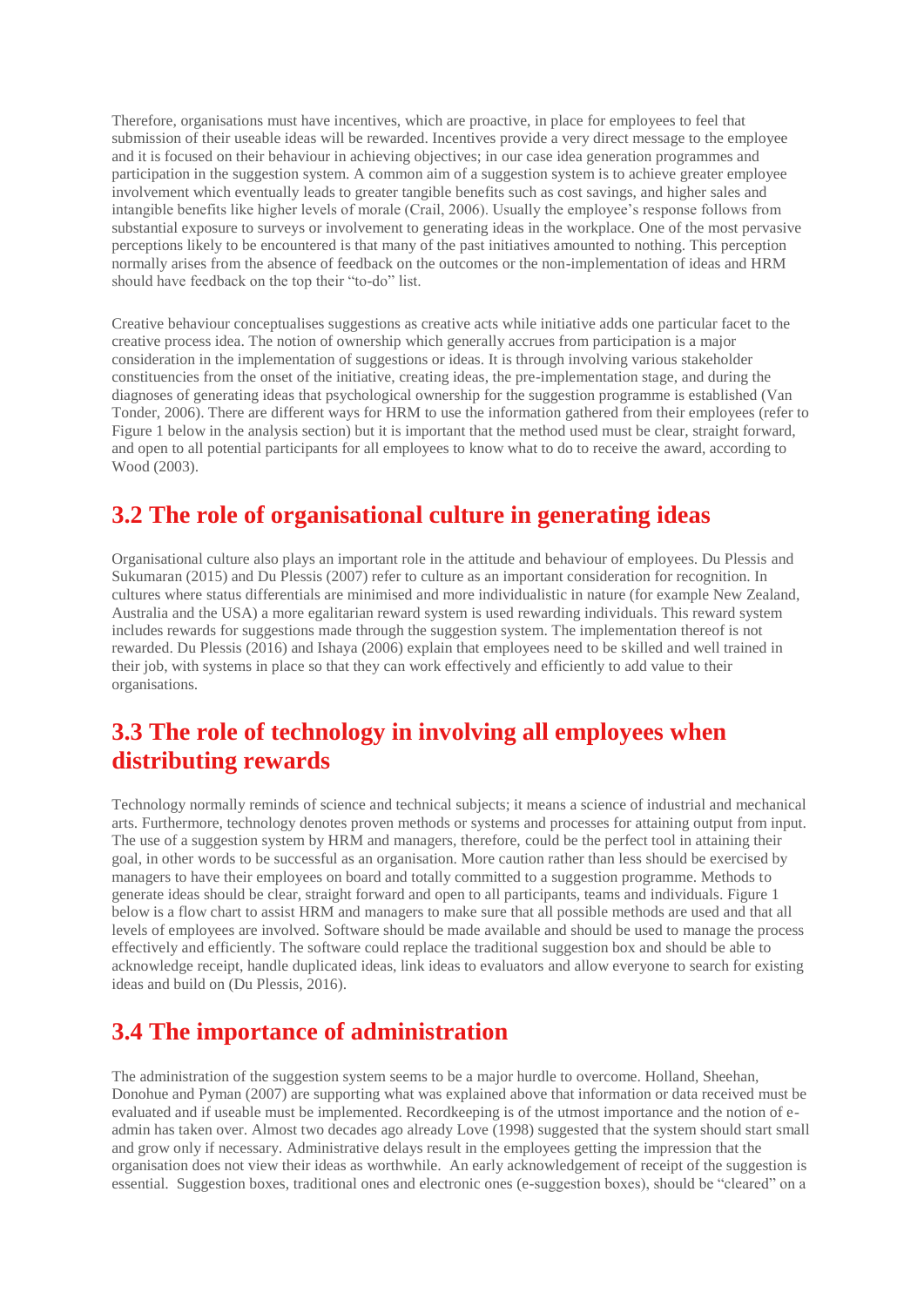daily basis. The suggestion system coordinator (e-admin coordinator) should make sure that employees who submit an idea receive a personal response to thank them (Figure 1).

#### **3.5 The role of Human Resource Management and line managers**

The latest trend of pre-employment briefings by HR / employers is fast becoming the norm according to Du Plessis (as cited in Nel et al 2012). These briefings or discussions take place before the employment contract is signed; thus if no agreement or consensus is reached on certain issues, no employment agreement is signed and no further working relationship is established. Suggestion systems could be one of the agenda points during these pre-employment discussions. Usually new employees attend an induction programme before starting their new roles. In small businesses in New Zealand there is no human resource department and new employees rely on HRM/owner/manager to do the induction (Du Plessis, 2016).

An induction programme should include an explanation and awareness of the suggestion system. Dessler (2005) and Du Plessis (2016) endorse this and add that such information should be given at the second stage of the three conducting stages of induction. Nel et al (2014) point out those policies, including suggestion programmes, should be the responsibility of the HR department. They also state that policies and programmes must be developed in consultation with representatives from trade unions (if the organisation is unionised) and it must comply with relevant legislation. Most small businesses use HR consultants to do all their HR related functions (Du Plessis, 2007; Du Plessis, 2015; Du Plessis, 2016).

### **3.6 The importance of feedback on implementation of accepted ideas**

Du Plessis and Paine (2007) report that the power of feedback to employees is often underestimated. There is a correlation between the number of suggestions submitted and the time taken to give feedback to the suggestor. In her study Nel (2008) found that two discouraging elements in the suggestion systems are the length of time taken to evaluate a suggestion and secondly the delay in recognition through sometimes poor communication channels. The longer the time to give feedback and recognition, the fewer the suggestions submitted. The more immediate the feedback and recognition the more powerful it will be (refer to Figure 1 below). It is of the utmost importance to give feedback to all employees when accepted ideas or suggestions were implemented.

The importance of suggestion boxes as a tool for successful HRM and managers is immeasurable, therefore no matter how small the idea or suggestion is, if it contributes to the organisation's profitability, survival, sustainability or maintaining its competitive advantage it should be recorded and implemented. The progress of submitted ideas should be monitored by the software in use and that includes implementation and feedback to all employees. The implementation of ideas should also be part of the supervisor's performance appraisal (Du Plessis, 2016). In Figure 1, below, the importance of proper feedback to all stakeholders is pointed out.

# **4. Interpretation of the Investigations**

#### **4.1 Discussion**

In the empirical study it was found that only 19.05% of the organisations claimed to have a formal suggestion system, meaning they have an official policy, certain structures and procedures in place. It is interesting to note that none of the organisations, whether formal or informal, have an exclusive name for their system. It could therefore be concluded that managers will refer to "the suggestion system or suggestion scheme". Not one of the respondents believes that the name of the system will contribute to the success on the system. Buchanan and Badham (2008) go one step further in saying that employees must have a conceptual understanding of the system and a name linked to it.

There was consensus among all the participating organisations that the evaluation of suggestions is completed in less than 90 days after it was submitted. This is an indication that the management is open for suggestions and that they value the ideas of employees. The fact, however, that 71.43% of the respondents either disagree or do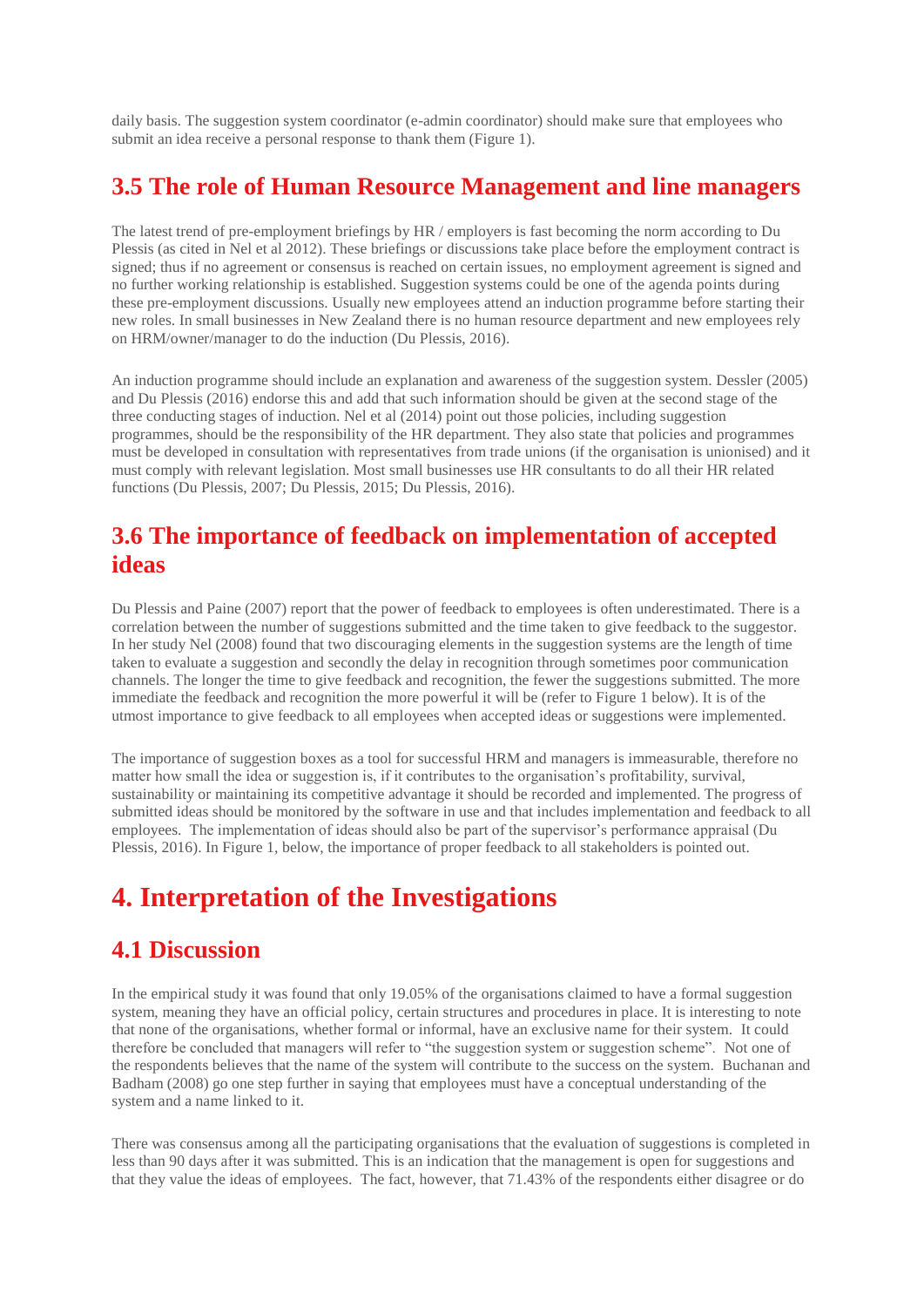not know whether suggestors are getting feedback on a regular basis during the evaluation period places a question mark on the commitment of management. The flow chart (Figure 1) below explains the flow of feedback.

An alarming 38.10% of the respondents reported that their employees from all levels are not involved in the design of the idea generation system. A further 28.57% of the respondents were unsure; therefore, two thirds (66.67%) of their organisation's employees are excluded in the basic design of what could be a possible cost saving or a possible labour turnover decrease. Only a third (33.33%) of the respondents is sure that their employees are involved and contribute positively to possible cost saving or attaining of their competitive advantage.

Figure 1: Flow Chart for HRM and managers to use in their Suggestion Systems

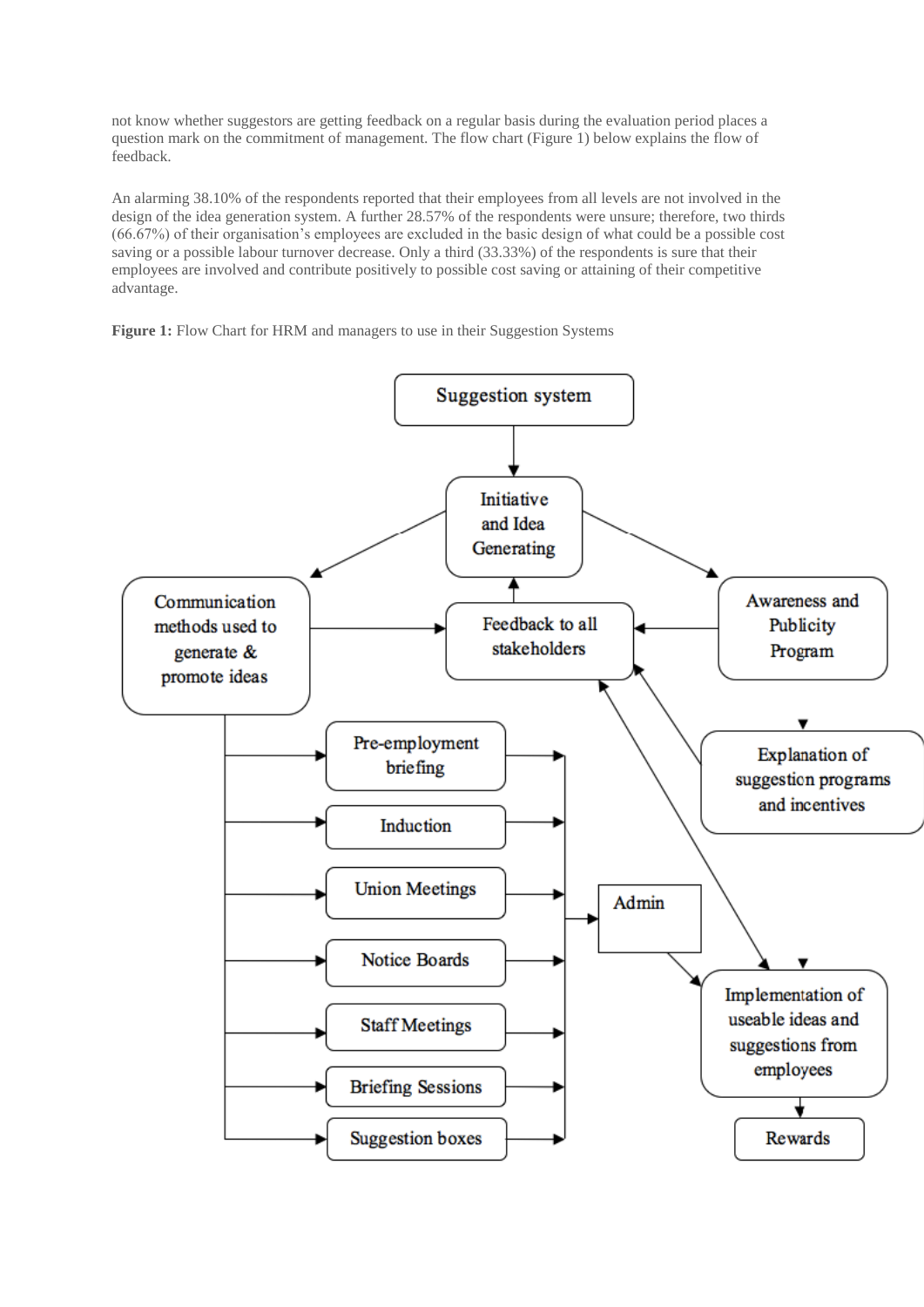Source: Developed by the author

#### **4.2 Awards**

Managers have to ensure that their employees are aware that there is an award system for accepted suggestions. Only 38.09% of the respondents agreed that they make it worthwhile for their employees to share their new ideas with the manager. It can be deduced that managers will have to adapt an attitude that they are not the "mister know all" in the world and if they are prepared to reward their employees they might just get more usable ideas.

#### **4.3 Do employees know what to do to get the award?**

Only 4.76% of the respondents reported that they know exactly what to do to get any award for their suggestions. The fact that 19.05% of the respondents agree that their suggestion evaluators haven't received proper training for the programme and evaluation techniques, proves a serious lack of commitment from management to ensure that ideas from employees get the necessary attention. An alarming 80.95% don't know whether suggestion evaluators do receive appropriate training in the reasons for suggestion systems and evaluation techniques is further supporting the fact that employees don't know what to do to receive an award. It also shows that management could get substantially more involved, at least in training their employees in "the why" and "the how" of the programme and to receive an award. A total of 57.14% of the respondents are not exactly sure what to do to get the award for their suggestions.

#### **4.4 Financial awards and feedback**

Almost half of the respondents (42.86%) disagree that management make any financial awards for their suggestions accepted, whereas 47.52% is not sure. Holland, Sheehan, Donohue and Pyman (2007) link recognition and awards to the psychological contract. Although it might not be a written clause in their employment agreement, employees do want to be recognised or rewarded for their efforts and achievements in the organisation under the psychological contract, if their suggestions are accepted. A third (33.33%) of the respondents agrees that large financial rewards do not contribute to teamwork. It is also important to take note of the other respondents because 52.38% are in favour of large financial rewards. It can be deduced that employees value their contribution to the organisation and want to be rewarded for this extra efforts such as suggestions. In support of this statement only 14.29% reported that the organisation will get more suggestions without being offered any rewards. Feedback is regarded as very important, but 61.43% of the respondents don't want this feedback during their performance appraisals.

#### **4.5 Distribution of rewards create synergies**

A surprisingly positive response was received from the respondents as 57.14% of the respondents want suggestion rewards to be distributed among all those involved in the process; they are also positive that the implementation of ideas creates synergies and opportunities for more new ideas. Only 4.76% did not agree with this. A very strong response (95.24%) was received that non-financial recognition is just as powerful as financial rewards.

#### **4.6 The role of HRM and line managers' responsibilities**

Line managers must accept responsibility and be accountable for what is happening in their work sections for which they are designated according to Clegg, Kornberger and Pitsis (2008). Some of the reasons are that suggestions originating in a specific section are usually referred to the line manager; they decide whether the suggestion will be accepted or implemented, especially when it relates to their particular area of supervision. If they suppress the initiatives of their subordinates, they will be unable to motivate their employees to participate. As pointed out above most New Zealand organisations have about five employees and therefore no HR department. This is the reason why the responsibility is on the shoulders of the line manager and HRM has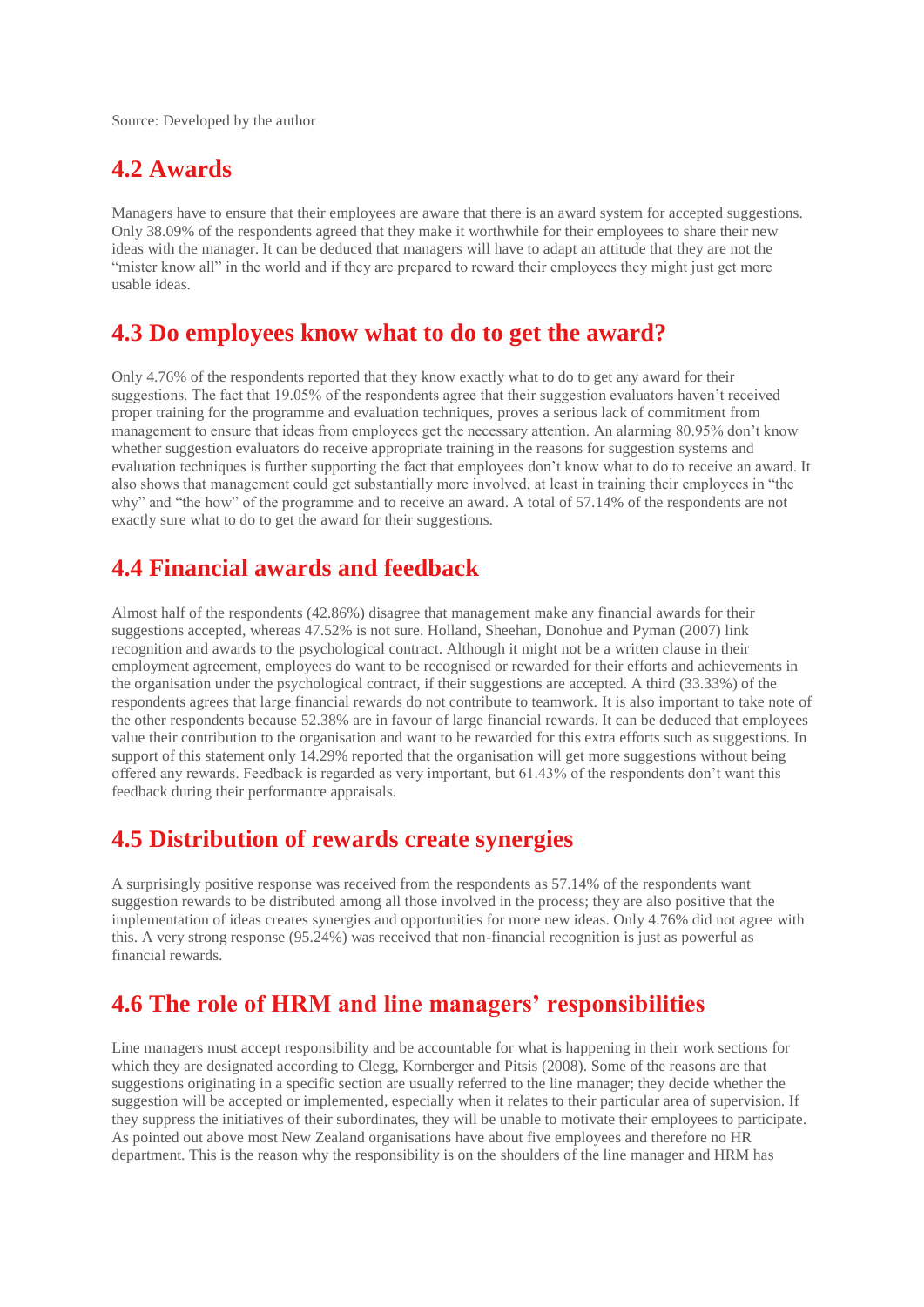basically no role to play in the implementation stage, but certainly in the induction stage of new employees in larger firms but not in these small organisations.

With reference to whose responsibility it is to implement ideas, only 14.29% of the respondents believe it is the suggestor's line manager's responsibility to see to it that accepted suggestions are implemented while 9.52% disagree and an alarming high percentage, more than three quarters (76.19%) are not sure. If the line manager does not take the responsibility and there is no HR department involved, who must? Surely, the suggestor cannot implement the suggestion without the approval of the line manager?

### **4.7 Organisational culture in generating ideas**

Organisational culture is the pattern of basic assumptions, values, norms and artefacts (the highest level of cultural awareness) shared by the organisation's members, according to Waddell, Cummings and Worley (2011). Therefore, if the norm or assumption in the organisation is that suggestions are implemented by line managers, everybody will expect and even wait for the line manager to do their job. It can be deduced that if there is agreement on this, then it is the responsibility of the line manager and, according to the respondents, they are not even sure that it is one of their duties as line manager. Line managers are often the most important link in the idea generation programme. Employees and line managers are the people with the most knowledge of the job and it came as a surprise that 66.66% of the respondents admitted that no explanation of the suggestion programme forms part of the induction programme in their organisations. In Figure 1 above it is clear that the awareness and publicity programme follows the idea generating programme. The explanation could easily be done during the pre-employment or the induction period.

### **4.8 Administration and technology**

The question was put forward to the respondents whether software is used to submit and process suggestions. Only 4.76% of the respondents agreed that software is in use for administration and processing. Almost all (95.24%) of the respondents responded that they don't use any software for the said issues. It can be deduced that the organisations are too small to layout huge amounts of money on systems that they think could be managed manually.

# **5. Some implications for HRM and managers**

After analysing the data collected it is concluded that HRM and managers should have a much better knowledge of suggestion systems and its value add in their organisations. This would help them understand and interpret also recognition, awards, rewards and the use of non-financial rewards.

Although it might not be a written clause in their employment agreement, employees do want to be recognised or rewarded for their efforts and achievements in the organisation under the psychological contract. The manager must ensure that they do not neglect recognising, rewarding and implementation of useable ideas and suggestions.

The manager's involvement in the idea generation programmes is of the utmost importance to use suggestion boxes as a tool for successful business; without them supporting the programmes, it is hardly likely that subordinates will come up with new ideas. If there is an air of negativity, it will pervade down to the subordinates with the result that participation dwindles.

HRM and managers are engaged in evaluating the suggestions therefore they are instrumental in determining the advantages of the idea. They should maintain a good relationship with their subordinates, develop the idea generation programmes and motivate them to submit their suggestions. Feedback to suggestors should be documented and entrepreneurs should also become active in the system to make it a success.

# **6. Conclusions**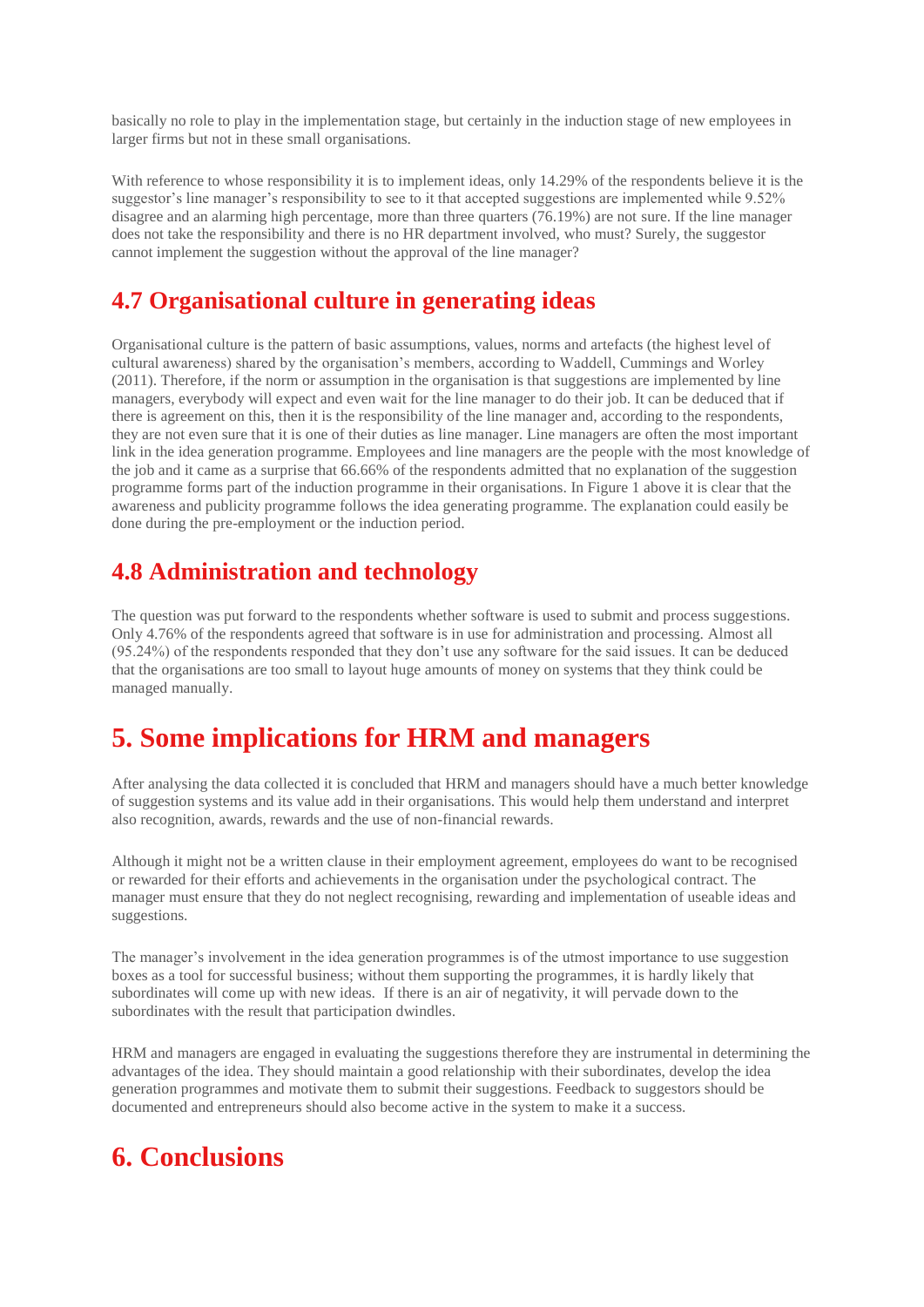HRM and line managers will always remain pivotal in the success of the suggestion system. Managers should use any possible management tool that contributes to their survival and success in the current competitive economies globally.

The most under-valued management tool available is the suggestion system which consists of a formal procedure that encourages employees to think innovatively and creatively about their work and work environment, and to produce ideas. To achieve greater employee involvement that eventually leads to greater tangible benefits such as cost savings, better sales and intangible benefits such as higher levels of morale are some of the goals.

Managers must have incentives in place in their organisations for employees to feel that submission of their useable ideas will be rewarded. Explanation and awareness of the suggestion system could be done during the pre-employment stage or the induction stage. Administrative delays result in the employees getting the impression that the organisation does not view their ideas as worthwhile but it can be minimised with the use of software to manage the process effectively and efficiently.

Feedback should also be given to all stakeholders as is explained in Figure 1. A flow chart (Figure 1) was developed to assist HRM and managers in the suggestion system process. Some interesting responses were discussed and some implications for entrepreneurs were pointed out.

The motivational effect that recognition and rewarding have, must never be under estimated. Therefore, it is concluded that a suggestion system is the perfect tool for HRM and managers on their road to success.

# **References**

- Buchanan, D. A. & Badham, R. J. 2008. Power, Politics and Organisational Change. Sage Publications, London.
- Clegg, S., Kornberger, M., Pitsis, T. 2008. Managing Organisations. Sage, London
- Crail, M. Fresh ideas from the floor. Personnel Today, June 20, 2006, p. 30.
- Dessler, G. 2005. Human resources management. 7th ed Upper Saddle River, NJ: Prentice-Hall
- Du Plessis, A. J. & Sukumaran, S. 2015. The role of HRM in leadership development, talent retention, knowledge management, and employee engagement. World Journal of Social Sciences, 5 (1) January: 93- 110
- Du Plessis, A. J., Frederick, H., Maritz A., 2013. Education and training deficits in industrial clusters: Empirical evidence that managers can use to rectify the skills gap in Auckland precinct. National Academy of Management. Actual Problems of Economics, 2 (3): 12-20
- Du Plessis, A. J., Paine, S. 2007. Managing of Human Resources and Employment Relations in New Zealand's Retail Industry. The International Journal of Knowledge, Culture and Change Management. 7(2): 83-91
- Du Plessis, A.J. 2007. Change, Organisational Development and Culture: Human Resource's role in a future S A. International Review of Business Research Papers. 3(1), March: 1-10.
- Du Plessis, A.J. 2015. HRM and ER in South Africa: Contemporary theory and practice. In: A.J. Du Plessis (Ed.). Munyeka, W., Chipunza, C., Samuel, M. O.,Naidoo, K., Keyser, E. & Gura, M. Juta Publishers, Cape Town, South Africa.
- Du Plessis, A.J. 2016. The contribution of policies, procedures and rules for successful suggestion systems in organisations: some research findings. Journal of Community Positive Practices 16 (1): 92-106
- Holland, P., Sheehan, C., Donohue, R. & Pyman, A. 2007. Contemporary issues and challenges in HRM. Tilde University Press, Australia.
- Ishaya, S. 2006. Building conscious workplaces and harmonious teams. Human Resource New Zealand Magazine. 10 (6) February: 30-31
- Kapelus, P. 2002, September). Mining, Corporate Social Responsibility and the Community: The Case of Rio Tinto, Richards Bay Minerals and the Mbonambi. Journal of Business Ethics, 39(3), 275-296. Retrieved April 13, 2008, from Business Source Premier database
- Love, T. 1998. Managing your small business. Nation's Business, 86, (5), p. 11.
- Lyons, T. 2002, August. Building Social Capital for Rural Enterprise Development: Three Case Studies in the United States. Journal of Developmental Entrepreneurship, 7(2), 193.